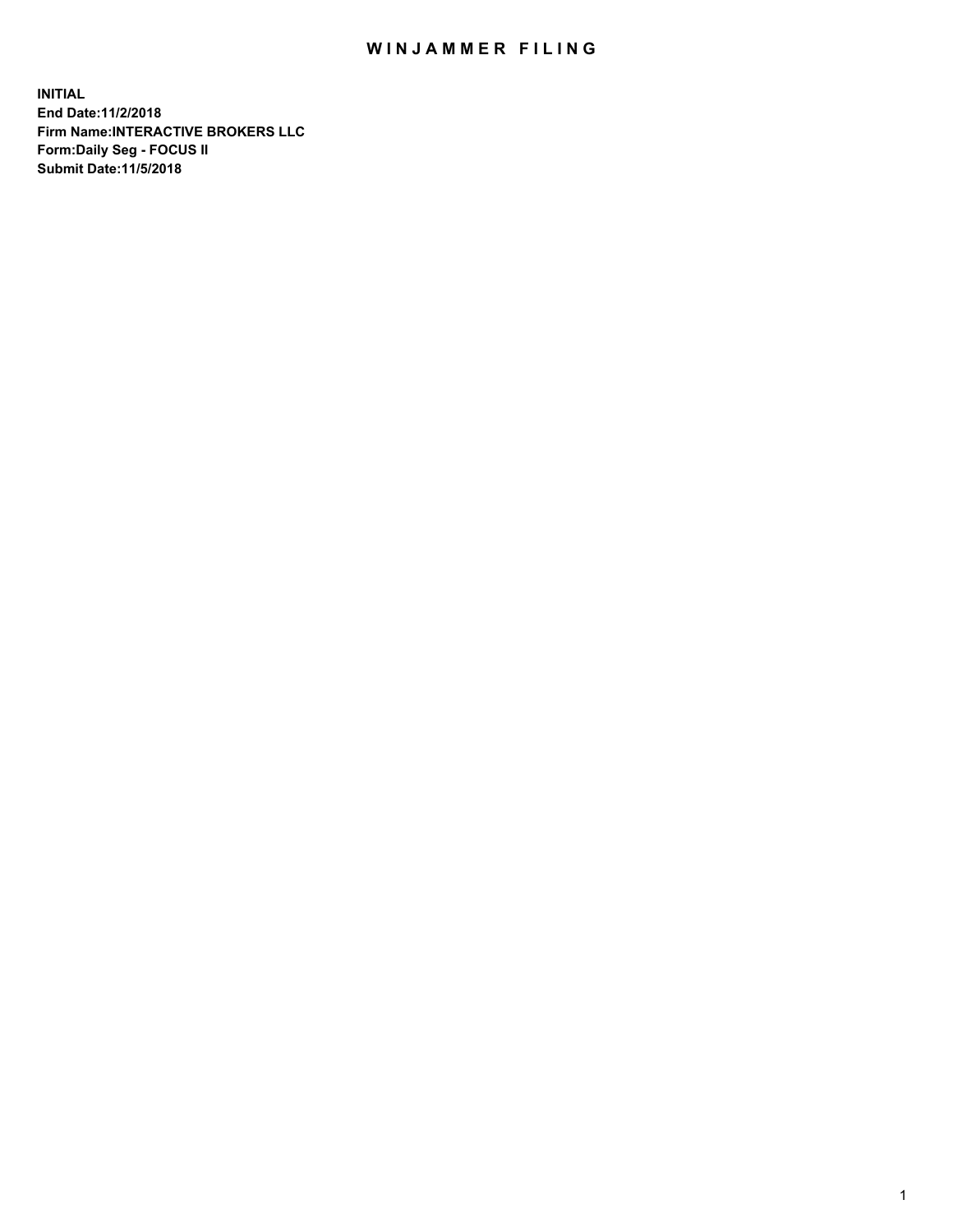**INITIAL End Date:11/2/2018 Firm Name:INTERACTIVE BROKERS LLC Form:Daily Seg - FOCUS II Submit Date:11/5/2018 Daily Segregation - Cover Page**

| Name of Company                                                                                                                                                                                                                                                                                                                | <b>INTERACTIVE BROKERS LLC</b>                                                                  |
|--------------------------------------------------------------------------------------------------------------------------------------------------------------------------------------------------------------------------------------------------------------------------------------------------------------------------------|-------------------------------------------------------------------------------------------------|
| <b>Contact Name</b>                                                                                                                                                                                                                                                                                                            | James Menicucci                                                                                 |
| <b>Contact Phone Number</b>                                                                                                                                                                                                                                                                                                    | 203-618-8085                                                                                    |
| <b>Contact Email Address</b>                                                                                                                                                                                                                                                                                                   | jmenicucci@interactivebrokers.c<br>om                                                           |
| FCM's Customer Segregated Funds Residual Interest Target (choose one):<br>a. Minimum dollar amount: ; or<br>b. Minimum percentage of customer segregated funds required:% ; or<br>c. Dollar amount range between: and; or<br>d. Percentage range of customer segregated funds required between:% and%.                         | $\overline{\mathbf{0}}$<br>$\overline{\mathbf{0}}$<br>155,000,000 245,000,000<br>0 <sub>0</sub> |
| FCM's Customer Secured Amount Funds Residual Interest Target (choose one):<br>a. Minimum dollar amount: ; or<br>b. Minimum percentage of customer secured funds required:% ; or<br>c. Dollar amount range between: and; or<br>d. Percentage range of customer secured funds required between:% and%.                           | $\overline{\mathbf{0}}$<br>0<br>80,000,000 120,000,000<br>0 <sub>0</sub>                        |
| FCM's Cleared Swaps Customer Collateral Residual Interest Target (choose one):<br>a. Minimum dollar amount: ; or<br>b. Minimum percentage of cleared swaps customer collateral required:% ; or<br>c. Dollar amount range between: and; or<br>d. Percentage range of cleared swaps customer collateral required between:% and%. | $\overline{\mathbf{0}}$<br><u>0</u><br>$\underline{0}$ $\underline{0}$<br>00                    |

Attach supporting documents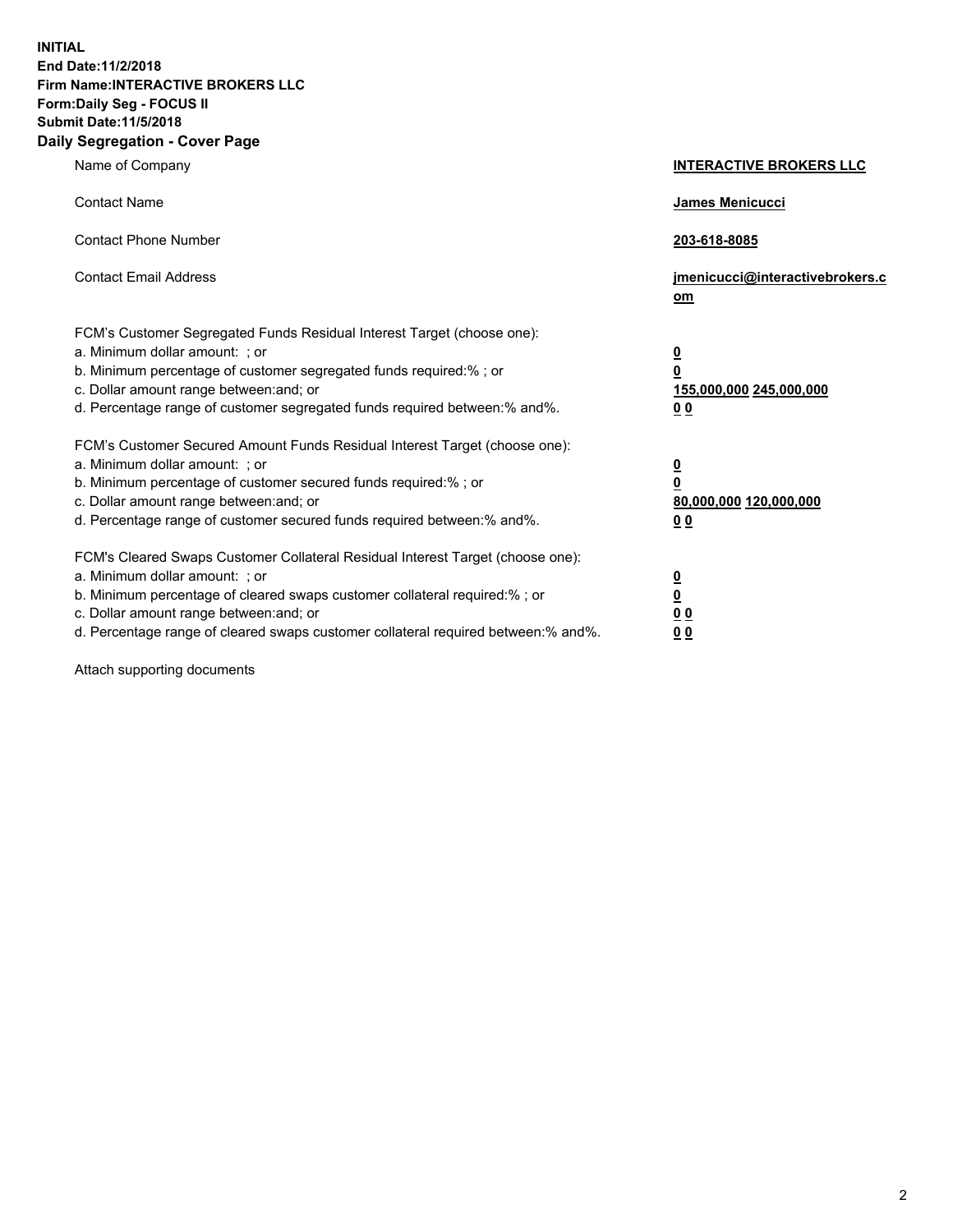## **INITIAL End Date:11/2/2018 Firm Name:INTERACTIVE BROKERS LLC Form:Daily Seg - FOCUS II Submit Date:11/5/2018 Daily Segregation - Secured Amounts**

|     | Daily Segregation - Secured Amounts                                                                        |                                                |
|-----|------------------------------------------------------------------------------------------------------------|------------------------------------------------|
|     | Foreign Futures and Foreign Options Secured Amounts                                                        |                                                |
|     | Amount required to be set aside pursuant to law, rule or regulation of a foreign                           | $0$ [7305]                                     |
|     | government or a rule of a self-regulatory organization authorized thereunder                               |                                                |
| 1.  | Net ledger balance - Foreign Futures and Foreign Option Trading - All Customers                            |                                                |
|     | A. Cash                                                                                                    | 474,883,951 [7315]                             |
|     | B. Securities (at market)                                                                                  | $0$ [7317]                                     |
| 2.  | Net unrealized profit (loss) in open futures contracts traded on a foreign board of trade                  | -28,975,436 [7325]                             |
| 3.  | Exchange traded options                                                                                    |                                                |
|     | a. Market value of open option contracts purchased on a foreign board of trade                             | 59,699 [7335]                                  |
|     | b. Market value of open contracts granted (sold) on a foreign board of trade                               | -99,332 [7337]                                 |
| 4.  | Net equity (deficit) (add lines 1.2. and 3.)                                                               | 445,868,882 [7345]                             |
| 5.  | Account liquidating to a deficit and account with a debit balances - gross amount                          | 8,807 [7351]                                   |
|     | Less: amount offset by customer owned securities                                                           | 0 [7352] 8,807 [7354]                          |
| 6.  | Amount required to be set aside as the secured amount - Net Liquidating Equity                             | 445,877,689 [7355]                             |
|     | Method (add lines 4 and 5)                                                                                 |                                                |
| 7.  | Greater of amount required to be set aside pursuant to foreign jurisdiction (above) or line                | 445,877,689 [7360]                             |
|     | 6.<br>FUNDS DEPOSITED IN SEPARATE REGULATION 30.7 ACCOUNTS                                                 |                                                |
| 1.  | Cash in banks                                                                                              |                                                |
|     | A. Banks located in the United States                                                                      | 74,520,362 [7500]                              |
|     | B. Other banks qualified under Regulation 30.7                                                             | 0 [7520] 74,520,362 [7530]                     |
| 2.  | Securities                                                                                                 |                                                |
|     | A. In safekeeping with banks located in the United States                                                  | 398,002,598 [7540]                             |
|     | B. In safekeeping with other banks qualified under Regulation 30.7                                         | 0 [7560] 398,002,598 [7570]                    |
| 3.  | Equities with registered futures commission merchants                                                      |                                                |
|     | A. Cash                                                                                                    | $0$ [7580]                                     |
|     | <b>B.</b> Securities                                                                                       | $0$ [7590]                                     |
|     | C. Unrealized gain (loss) on open futures contracts                                                        | $0$ [7600]                                     |
|     | D. Value of long option contracts                                                                          | $0$ [7610]                                     |
|     | E. Value of short option contracts                                                                         | 0 [7615] 0 [7620]                              |
| 4.  | Amounts held by clearing organizations of foreign boards of trade                                          |                                                |
|     | A. Cash                                                                                                    | $0$ [7640]                                     |
|     | <b>B.</b> Securities                                                                                       | $0$ [7650]                                     |
|     | C. Amount due to (from) clearing organization - daily variation                                            | $0$ [7660]                                     |
|     | D. Value of long option contracts                                                                          | $0$ [7670]                                     |
|     | E. Value of short option contracts                                                                         | 0 [7675] 0 [7680]                              |
| 5.  | Amounts held by members of foreign boards of trade                                                         |                                                |
|     | A. Cash                                                                                                    | 115,745,879 [7700]                             |
|     | <b>B.</b> Securities                                                                                       | $0$ [7710]                                     |
|     | C. Unrealized gain (loss) on open futures contracts                                                        | -21,621,915 [7720]                             |
|     | D. Value of long option contracts                                                                          | 59,699 [7730]                                  |
|     | E. Value of short option contracts                                                                         | <u>-99,332</u> [7735] <u>94,084,331</u> [7740] |
| 6.  | Amounts with other depositories designated by a foreign board of trade                                     | 0 [7760]                                       |
| 7.  | Segregated funds on hand                                                                                   | $0$ [7765]                                     |
| 8.  | Total funds in separate section 30.7 accounts                                                              | 566,607,291 [7770]                             |
| 9.  | Excess (deficiency) Set Aside for Secured Amount (subtract line 7 Secured Statement<br>Page 1 from Line 8) | 120,729,602 [7380]                             |
| 10. | Management Target Amount for Excess funds in separate section 30.7 accounts                                | 80,000,000 [7780]                              |
| 11. | Excess (deficiency) funds in separate 30.7 accounts over (under) Management Target                         | 40,729,602 [7785]                              |
|     |                                                                                                            |                                                |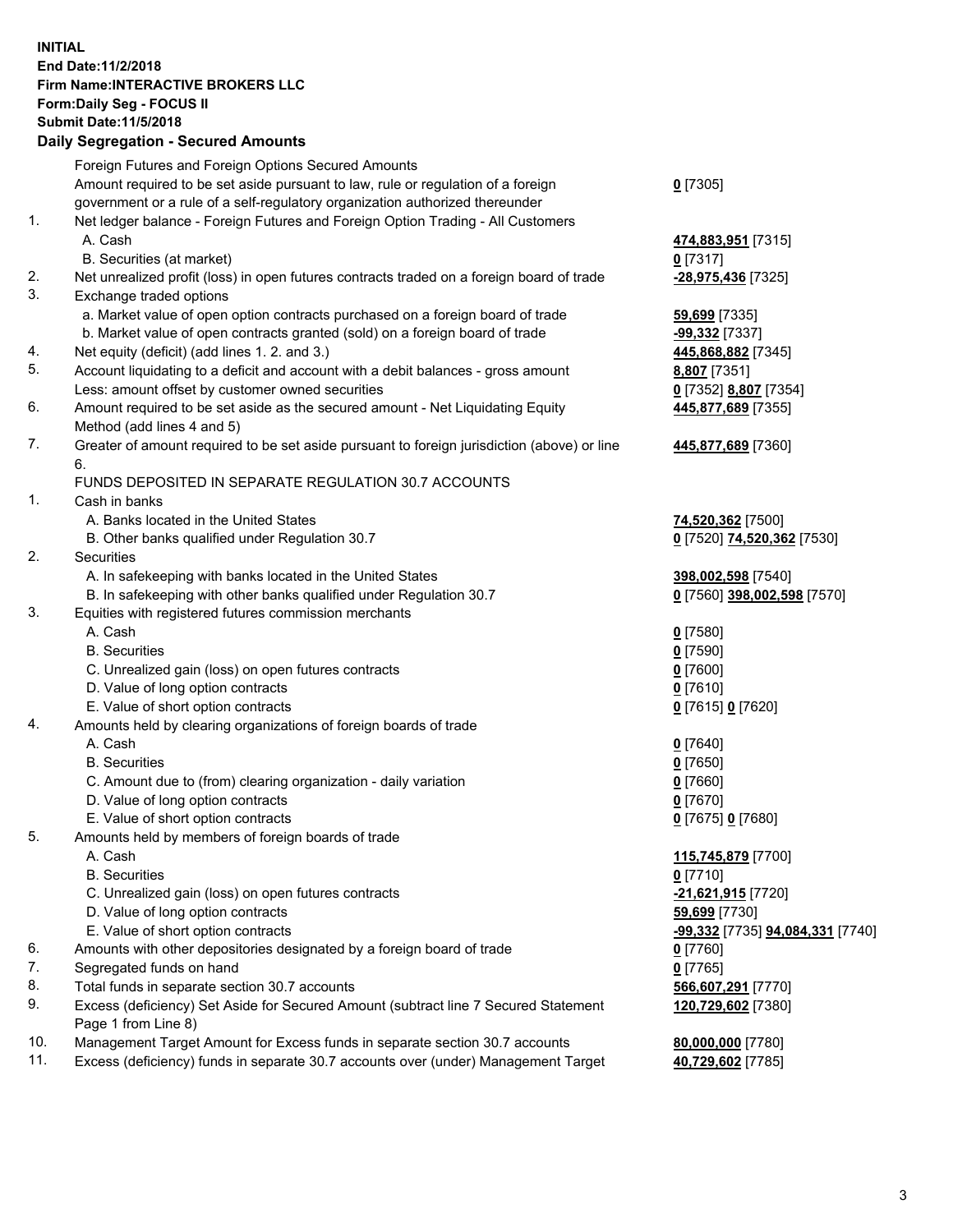**INITIAL End Date:11/2/2018 Firm Name:INTERACTIVE BROKERS LLC Form:Daily Seg - FOCUS II Submit Date:11/5/2018 Daily Segregation - Segregation Statement** SEGREGATION REQUIREMENTS(Section 4d(2) of the CEAct) 1. Net ledger balance A. Cash **4,068,644,836** [7010] B. Securities (at market) **0** [7020] 2. Net unrealized profit (loss) in open futures contracts traded on a contract market **21,875,238** [7030] 3. Exchange traded options A. Add market value of open option contracts purchased on a contract market **459,970,689** [7032] B. Deduct market value of open option contracts granted (sold) on a contract market **-496,749,196** [7033] 4. Net equity (deficit) (add lines 1, 2 and 3) **4,053,741,567** [7040] 5. Accounts liquidating to a deficit and accounts with debit balances - gross amount **168,440** [7045] Less: amount offset by customer securities **0** [7047] **168,440** [7050] 6. Amount required to be segregated (add lines 4 and 5) **4,053,910,007** [7060] FUNDS IN SEGREGATED ACCOUNTS 7. Deposited in segregated funds bank accounts A. Cash **622,871,750** [7070] B. Securities representing investments of customers' funds (at market) **2,312,383,040** [7080] C. Securities held for particular customers or option customers in lieu of cash (at market) **0** [7090] 8. Margins on deposit with derivatives clearing organizations of contract markets A. Cash **6,082,940** [7100] B. Securities representing investments of customers' funds (at market) **1,352,821,438** [7110] C. Securities held for particular customers or option customers in lieu of cash (at market) **0** [7120] 9. Net settlement from (to) derivatives clearing organizations of contract markets **7,400,596** [7130] 10. Exchange traded options A. Value of open long option contracts **459,874,567** [7132] B. Value of open short option contracts **-496,711,064** [7133] 11. Net equities with other FCMs A. Net liquidating equity **0** [7140] B. Securities representing investments of customers' funds (at market) **0** [7160] C. Securities held for particular customers or option customers in lieu of cash (at market) **0** [7170] 12. Segregated funds on hand **0** [7150] 13. Total amount in segregation (add lines 7 through 12) **4,264,723,267** [7180] 14. Excess (deficiency) funds in segregation (subtract line 6 from line 13) **210,813,260** [7190] 15. Management Target Amount for Excess funds in segregation **155,000,000** [7194]

16. Excess (deficiency) funds in segregation over (under) Management Target Amount Excess

**55,813,260** [7198]